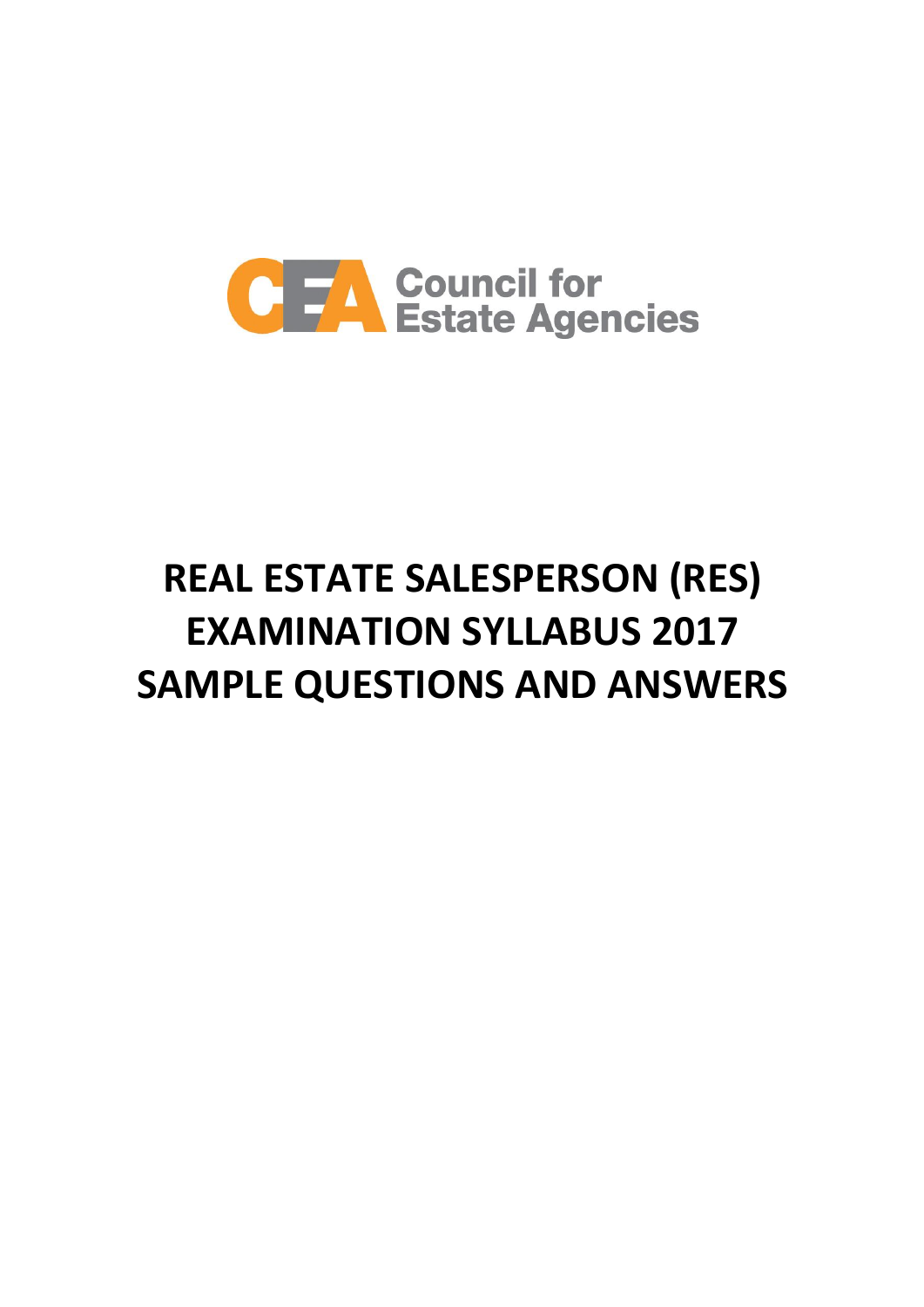## **Multiple Choice Questions**

*Note: The correct answers are indicated in bold.*

| 1.    |                              | Jane owns a pair of semi-detached houses No. 10A and No. 10B in Upper<br>Thomson. She decided to sell No. 10A to Adrian while retaining No. 10B.<br>In the conveyance of house No. 10A to Adrian, Jane retained the right to<br>walk across Adrian's garden to reach the main road as her house No. 10B<br>has no direct access to the main road. Which of the following is correct?                                                  | <b>Remarks</b><br>Competency Unit: 1.7<br>Learning outcomes:<br>Understand the extent to<br>which covenants affecting                                                                                          |
|-------|------------------------------|---------------------------------------------------------------------------------------------------------------------------------------------------------------------------------------------------------------------------------------------------------------------------------------------------------------------------------------------------------------------------------------------------------------------------------------|----------------------------------------------------------------------------------------------------------------------------------------------------------------------------------------------------------------|
|       | (A)                          | Jane is the owner of the dominant land and Adrian is the owner<br>of the servient land.                                                                                                                                                                                                                                                                                                                                               | adjacent land owners bind their<br>respective successors in title.                                                                                                                                             |
|       | (B)<br>(C)<br>(D)            | The right has been created by an express grant.<br>The right will be extinguished if Jane were to sell off her property<br>in the future.<br>This is a personal permission granted by Adrian to Jane.                                                                                                                                                                                                                                 | Cognitive Level: 2                                                                                                                                                                                             |
| 2.    | (i)<br>(ii)<br>(iii)<br>(iv) | Mr Tan owns and manages several commercial properties. He had a mild<br>stroke recently and this prompted him to think about which of the<br>following arrangements he could put in place to ensure continuity in the<br>management of his properties should any misfortune falls upon him?<br>A lasting power of attorney<br>Owning the property in joint tenancy<br>Owning the property in tenancy in common<br>A power of attorney | Competency Unit: 2.12<br>Learning outcomes:<br>Be conversant with the Mental<br>Capacity Act and the Lasting<br>Power of Attorney (LPA) when<br>advising customers and/or<br>performing estate agency<br>work. |
|       | (A)                          | (i) and (ii) only                                                                                                                                                                                                                                                                                                                                                                                                                     | Cognitive Level: 3                                                                                                                                                                                             |
|       | (B)                          | (i) and (iv) only                                                                                                                                                                                                                                                                                                                                                                                                                     |                                                                                                                                                                                                                |
|       | (C)<br>(D)                   | (ii) and (iii) only<br>(iii) and (iv) only                                                                                                                                                                                                                                                                                                                                                                                            |                                                                                                                                                                                                                |
| 2018. |                              | 3. Ms Teo offered to sell her apartment to Mr Ng and gave him up to 12<br>noon on Friday, 30 March 2018 to respond. On Thursday, 29 March 2018,<br>Ms Teo sold her property to Ann, who is Mr Ng's neighbour. Out of<br>courtesy, Ann informed Mr Ng about this. Despite this, Mr Ng handed<br>over a formal letter of acceptance to Ms Teo at 10 am on Friday 30 March                                                               | Competency Unit: 2.1<br>Learning outcomes:<br>Understand the essential<br>elements that constitute a valid<br>contract with reference to                                                                       |
|       |                              | In relation to Ms Teo's offer to sell her property to Mr Ng,                                                                                                                                                                                                                                                                                                                                                                          | letter of intent, tenancy<br>agreement, option to purchase                                                                                                                                                     |
|       | (i)<br>(ii)<br>(iii)<br>(iv) | the offer has lapsed as the property has been sold to Ann.<br>the offer remains valid within the given time and Mr Ng's<br>acceptance is valid.<br>as Mr Ng is aware that the property has been sold to Ann, Ms<br>Teo's offer can no longer be accepted by Mr Ng.<br>the offer is considered as withdrawn and can no longer be<br>accepted by Mr Ng.                                                                                 | (OTP) and sale & purchase<br>(S&P) agreement:<br>- Offer and acceptance<br>(including the 3Ps: Parties,<br>Property, Price)<br>- Form (i.e. deed) or<br>consideration<br>- Capacity of parties                 |

| - Legality of object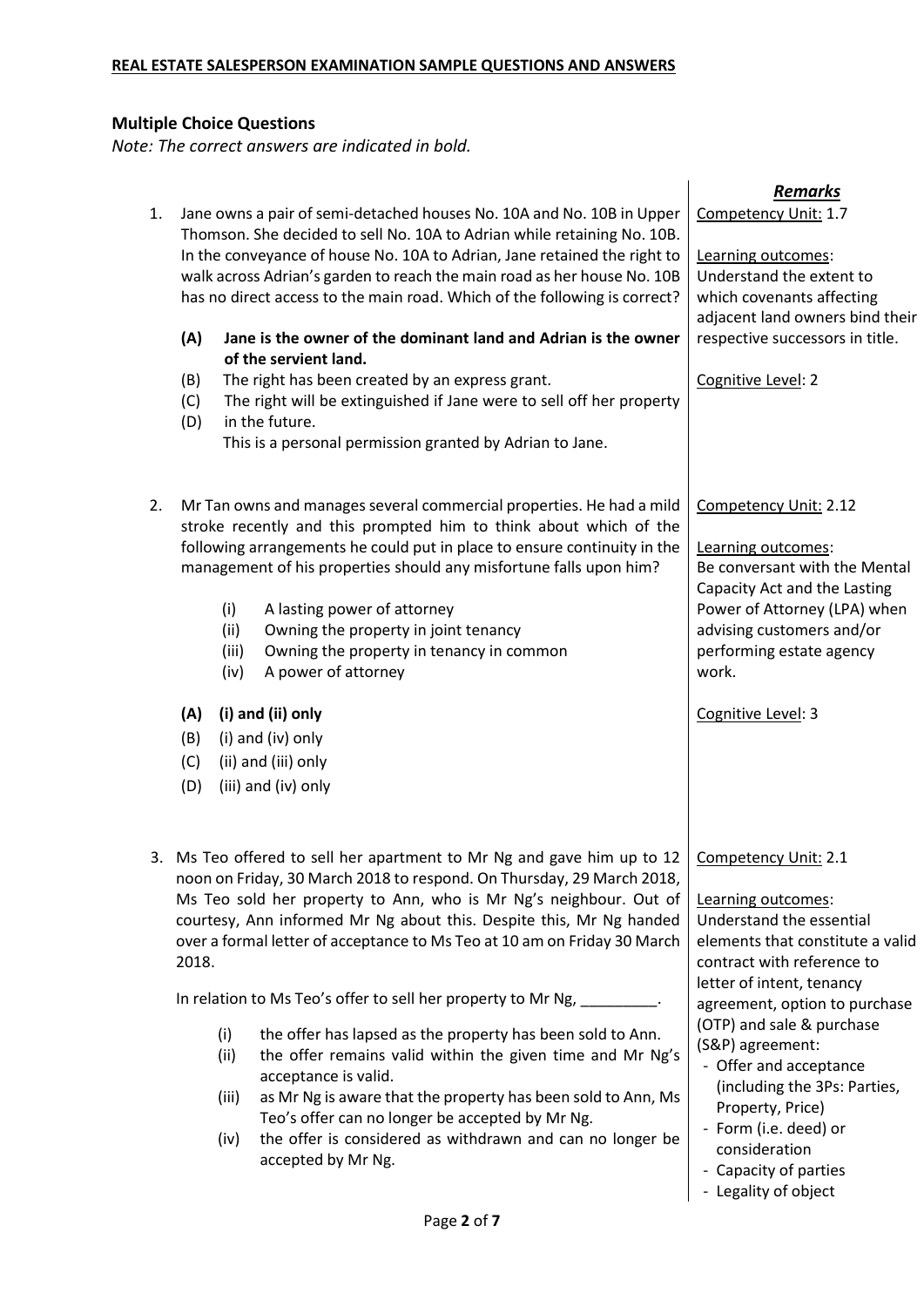|    | (A)<br>(B)<br>(C)<br>(D)                                                                                                                                                                                                                                                                                                                                                                                                                                                                                                | (i) only<br>(ii) only | (i) and (iii) only<br>(iii) and (iv) only                                                           | Cognitive Level: 2                                                                                                                                                                                                    |
|----|-------------------------------------------------------------------------------------------------------------------------------------------------------------------------------------------------------------------------------------------------------------------------------------------------------------------------------------------------------------------------------------------------------------------------------------------------------------------------------------------------------------------------|-----------------------|-----------------------------------------------------------------------------------------------------|-----------------------------------------------------------------------------------------------------------------------------------------------------------------------------------------------------------------------|
|    | 4. Kelvin, aged 37, is thinking of buying a completed private residential unit<br>in Hillview and sought your advice on the financing of the unit. Assuming<br>that (a) he has no other property ownership or property loan or other<br>debts, (b) the loan tenure does not exceed 30 years, and (c) the loan<br>period is within the borrower's age of 65. The maximum loan available to<br>Kelvin for his purchase is computed based on (i) _________ or (ii)<br>_______________, whichever is (iii) _______________. |                       |                                                                                                     | Competency Unit: 4.9<br>Learning outcomes:<br>Apply Monetary Authority of<br>Singapore (MAS)'s restrictions,<br>if applicable, on bank loans for<br>residential (both private/HDB)<br>properties.                     |
|    | (A)                                                                                                                                                                                                                                                                                                                                                                                                                                                                                                                     | (i)<br>(ii)           | 60% of Kelvin's monthly income multiply by the loan tenure<br>60% of property value<br>(iii) higher | - Maximum tenure<br>- Loan-to-value (LTV) limits<br>- Mortgage Servicing Ratio<br>- Total Debt Servicing Ratio                                                                                                        |
|    | (B)                                                                                                                                                                                                                                                                                                                                                                                                                                                                                                                     | (i)<br>(ii)<br>(iii)  | 60% of Kelvin's monthly income multiply by the loan tenure<br>75% of property value<br>lower        | Cognitive Level: 3                                                                                                                                                                                                    |
|    | (C)                                                                                                                                                                                                                                                                                                                                                                                                                                                                                                                     | (i)<br>(ii)<br>(iii)  | 40% of Kelvin's monthly income multiply by the loan tenure<br>80% of property value<br>lower        |                                                                                                                                                                                                                       |
|    | (D)                                                                                                                                                                                                                                                                                                                                                                                                                                                                                                                     | (i)<br>(ii)<br>(iii)  | 60% of Kelvin's monthly income multiply by the loan tenure<br>55% of property value<br>lower        |                                                                                                                                                                                                                       |
| 5. | Dave owns a terrace house and a condominium unit. He and his family<br>currently live in the terrace house and the condominium unit is<br>currently rented out to an expatriate family. Assuming the annual<br>values for both properties are \$65,000 and \$42,000 respectively, what<br>would be the total amount of property tax payable?<br>(A)<br>\$4,280<br>(B)<br>\$4,880<br>(C)<br>\$6,320                                                                                                                      |                       |                                                                                                     | Competency Unit: 4.8<br>Learning outcomes:<br>Understand the considerations<br>for granting owner-occupier's<br>concession and compute<br>property tax for owner-<br>occupied dwelling house and<br>other properties. |
|    | (D)                                                                                                                                                                                                                                                                                                                                                                                                                                                                                                                     | \$6,920               |                                                                                                     | Cognitive Level: 3                                                                                                                                                                                                    |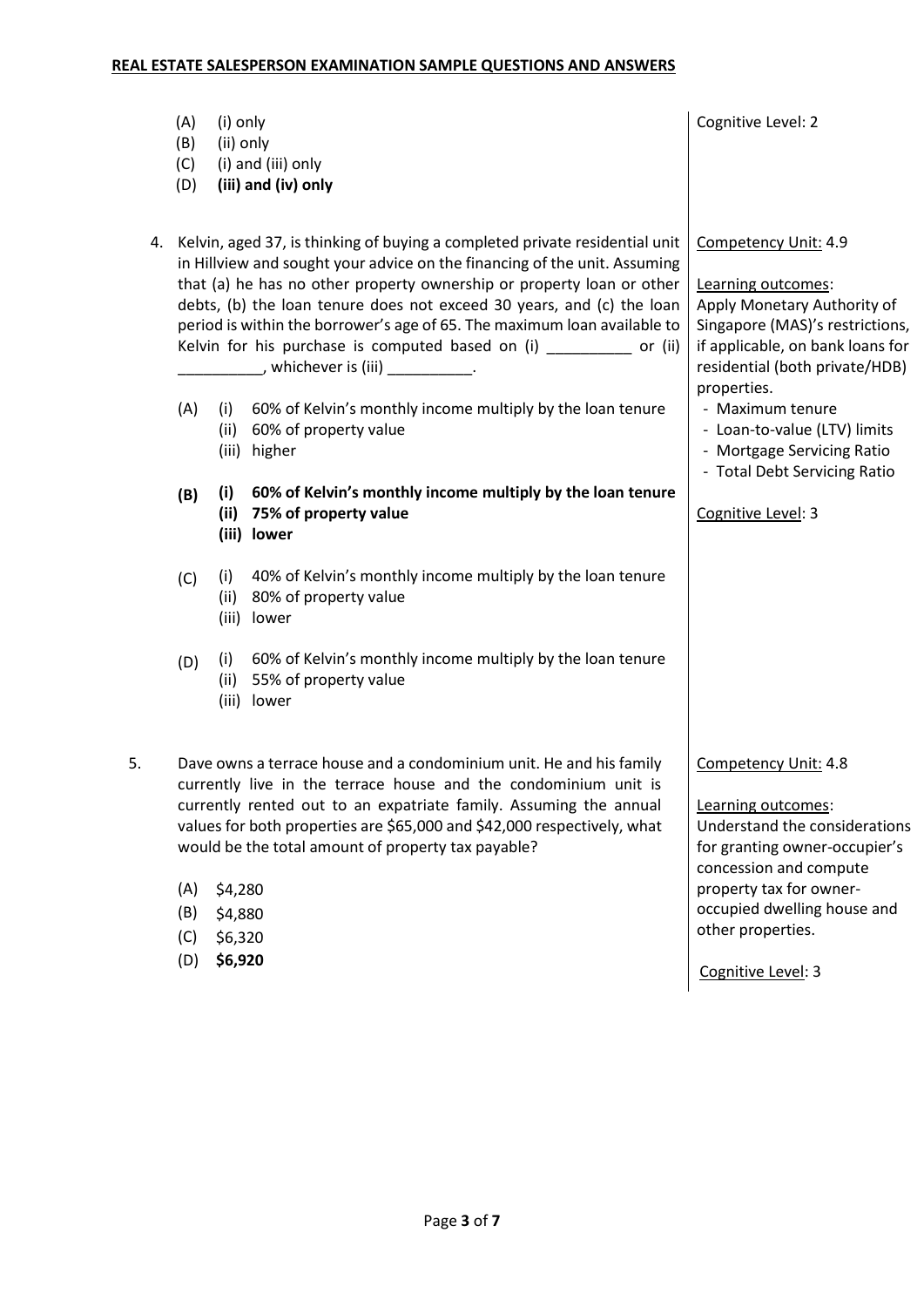#### **Case Study**

Dylan, a Singaporean, married a foreign wife Daphne in January 2015 and registered their marriage in Singapore. Dylan was 36 years old and Daphne was 32 years old then. As they could not afford to buy a flat initially, they rented a bedroom at Woodlands from Mr Wong from 1 Jan 2015 to 31 Dec 2016.

Subsequently, Daphne gave birth to a child in February 2016 and the child was granted Singapore Citizenship. Following that, Daphne applied for Singapore Permanent Resident (SPR) status and was successful. After Daphne obtained her SPR status, Dylan applied for a new 3-room flat from HDB on 1 Jun 2016. They selected their 3-room flat at Punggol on 1 Sep 2016 under the Built-To-Order (BTO) scheme. However, their flat will only be ready in January 2019. This is the first time Dylan bought a HDB flat.

While waiting for their new flat, Dylan applied for a rental flat in order to have a more conducive environment for his family. They moved into their rental flat at Redhill on 1 Jan 2017.

|                  |                          |                                                                                                                                                                         | <b>Remarks</b>                                                                                                                                                              |
|------------------|--------------------------|-------------------------------------------------------------------------------------------------------------------------------------------------------------------------|-----------------------------------------------------------------------------------------------------------------------------------------------------------------------------|
| <b>Questions</b> |                          |                                                                                                                                                                         |                                                                                                                                                                             |
| 1.               |                          | If Dylan wish to apply for a new 3-room HDB flat and hopes to get his<br>flat earlier, which one of the following HDB eligibility/priority schemes<br>can he apply for? | Competency Unit: 4.4<br>Learning outcomes:<br>Explain the allocation policies,                                                                                              |
|                  | (A)<br>(B)<br>(C)<br>(D) | Non-Citizen Spouse Scheme<br>Single Singapore Citizen Scheme<br>Fiancé/ Fiancée Scheme<br><b>Parenthood Priority Scheme</b>                                             | including the different priority<br>schemes, for purchase of new<br>flat, Design, Build and Sell<br>Scheme (DBSS) flat and<br>Executive Condominium (EC)<br>from developer. |
|                  |                          |                                                                                                                                                                         | Cognitive Level: 2                                                                                                                                                          |
| 2.               |                          | What is the total amount of CPF grant Dylan could obtain?                                                                                                               | Competency Unit: 4.4                                                                                                                                                        |
|                  | (A)                      | Up to \$40,000<br>Up to \$70,000                                                                                                                                        | Learning outcomes:<br>Advise on the eligibility                                                                                                                             |
|                  | (B)<br>(C)               | Up to \$75,000                                                                                                                                                          | conditions (citizenship, age,                                                                                                                                               |
|                  | (D)                      | Up to \$80,000                                                                                                                                                          | family nucleus, income ceiling,<br>ownership in private property,<br>time bar) for a first-timer and<br>second-timer applicant buying a<br>new HDB flat, DBSS flat or EC.   |
|                  |                          |                                                                                                                                                                         | Cognitive Level: 3                                                                                                                                                          |
|                  |                          |                                                                                                                                                                         |                                                                                                                                                                             |
|                  |                          |                                                                                                                                                                         |                                                                                                                                                                             |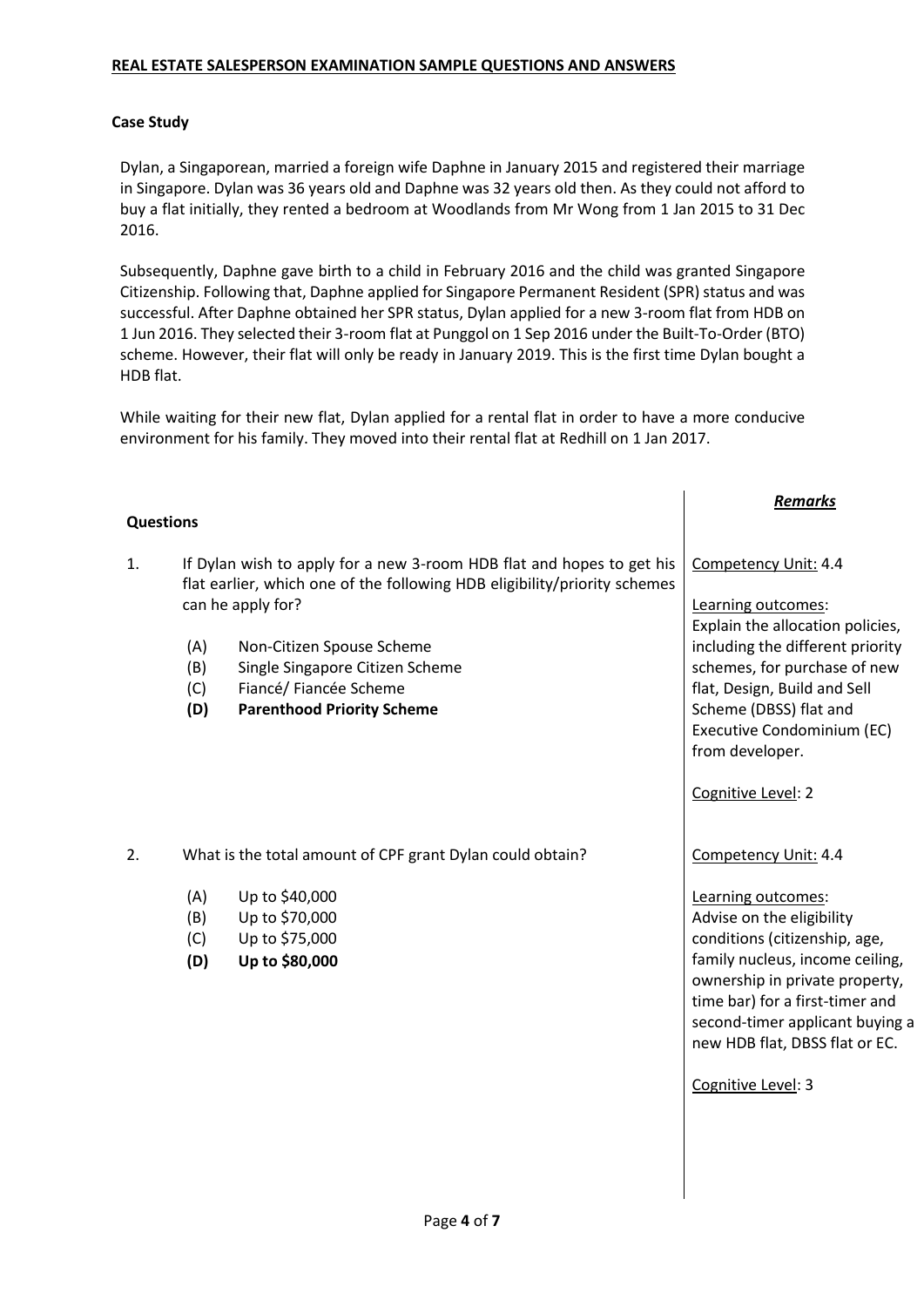| 3. |                                                                   | Dylan could have applied under the (i) _______ Scheme for his current                                         | Competency Unit: 4.4                                            |
|----|-------------------------------------------------------------------|---------------------------------------------------------------------------------------------------------------|-----------------------------------------------------------------|
|    | rental flat. This scheme requires at least (ii) _______ to form a |                                                                                                               |                                                                 |
|    | household.                                                        |                                                                                                               | Learning outcomes:                                              |
|    | (A)                                                               | (i) Public Rental Scheme (ii) Dylan, Daphne and their child                                                   | Explain the different public<br>housing options available, such |
|    | (B)                                                               | (i) Parenthood Provisional Housing Scheme (ii) Dylan, Daphne                                                  | as rental flat, new flat, resale                                |
|    |                                                                   | and their child                                                                                               | flat, DBSS flat, EC from                                        |
|    | (C)                                                               | (i) Public Rental Scheme (ii) Dylan and Daphne                                                                | developer or from open market.                                  |
|    | (D)                                                               | (i) Parenthood Provisional Housing Scheme (ii) Dylan and                                                      |                                                                 |
|    |                                                                   | <b>Daphne</b>                                                                                                 | Cognitive Level: 2                                              |
| 4. |                                                                   | Which one of the following statements about Mr Wong renting out one                                           | Competency Unit: 4.6                                            |
|    |                                                                   | of his bedroom to Dylan and Daphne is true?                                                                   |                                                                 |
|    |                                                                   |                                                                                                               | Learning outcomes:                                              |
|    | (A)                                                               | Mr Wong has to apply for HDB's approval in renting out his<br>bedroom to Dylan and Daphne prior to the rental | Advise landlord/tenant on HDB                                   |
|    |                                                                   | commencement date on 1 Jan 2015. Otherwise, the renting                                                       | renting out of flat / bedroom<br>rules including tenants'       |
|    |                                                                   | out of bedroom is deemed as unauthorised, and HDB can take                                                    | eligibility, maximum number of                                  |
|    |                                                                   | action against him.                                                                                           | tenants allowed, tenancy period                                 |
|    | (B)                                                               | Mr Wong has to pay a registration fee of \$20 upon the                                                        | and application for approval for                                |
|    |                                                                   | application to rent out one of his bedrooms to Dylan and<br>Daphne.                                           | renting out of flat / bedroom(s)                                |
|    | (C)                                                               | Mr Wong has to renew the renting out of his bedroom to Dylan                                                  | Cognitive Level: 3                                              |
|    |                                                                   | and Daphne by 30 Jun 2016 as the maximum tenancy period is                                                    |                                                                 |
|    |                                                                   | 1.5 years.                                                                                                    |                                                                 |
|    | (D)                                                               | Mr Wong does not need to continue to live in the flat with<br>Dylan and Daphne during the rental period.      |                                                                 |
| 5. |                                                                   | In order for Dylan to book his new 3-room flat, he will have to pay an                                        | Competency Unit: 4.4                                            |
|    |                                                                   | option fee of __________. (Cash can be in the form of NETS.)                                                  |                                                                 |
|    |                                                                   |                                                                                                               | Learning outcomes:                                              |
|    | (A)                                                               | \$1,000 using cash only                                                                                       | Ascertain the buyer's eligibility                               |
|    | (B)<br>(C)                                                        | \$500 using cash only<br>\$1,000 using cash or CPF                                                            | to buy HDB resale flat/DBSS<br>flat/EC and the scheme he is     |
|    | (D)                                                               | \$500 using cash or CPF                                                                                       | eligible for.                                                   |
|    |                                                                   |                                                                                                               | Cognitive Level: 3                                              |

 $\overline{\phantom{a}}$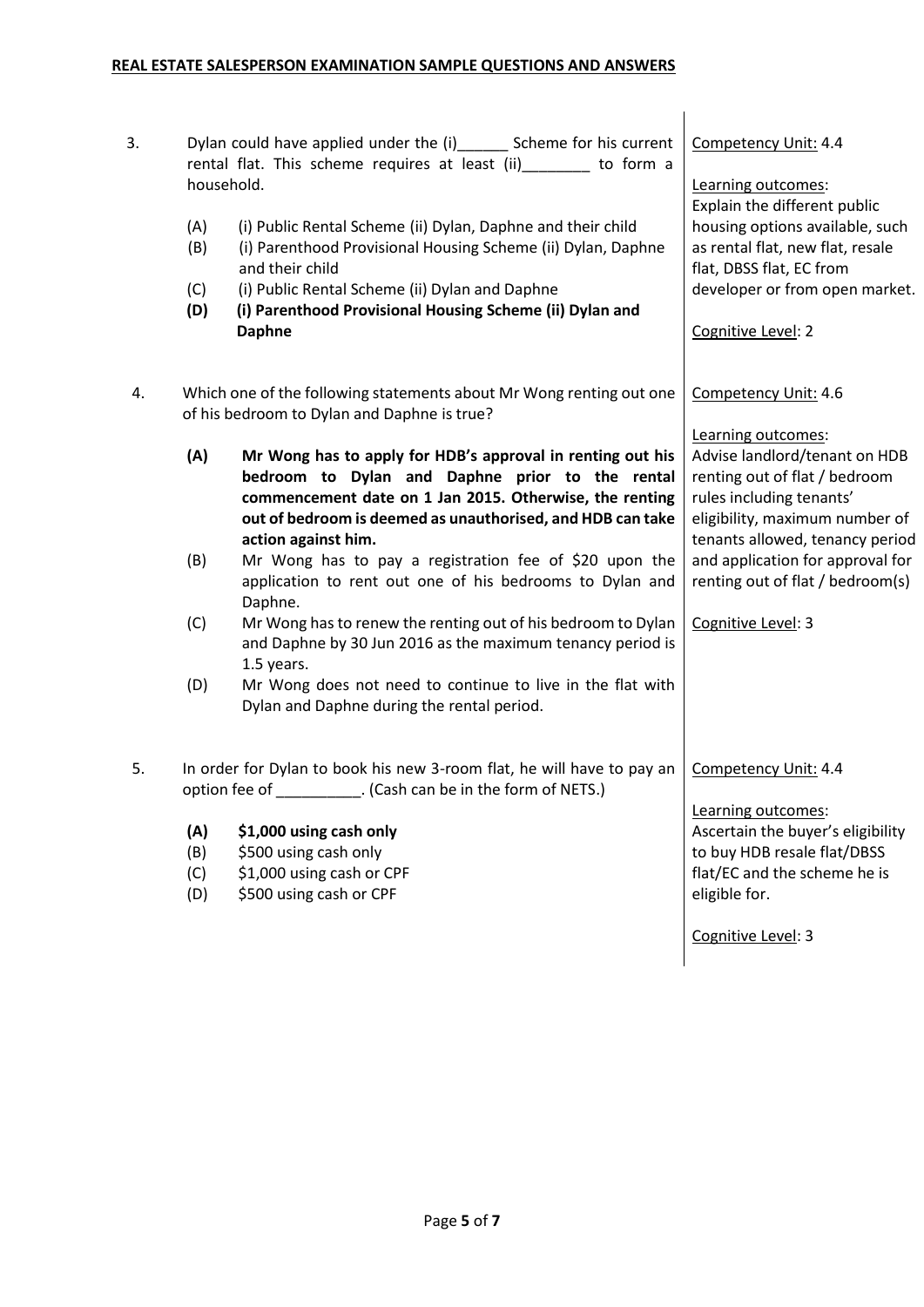## **Short Answer Questions**

| 1. | In view of declining business, Mr Lee decides to cease his provision shop<br>business in Tiong Bahru and rent out the property to James to operate an<br>office instead. In this situation, there is a need to submit a change of use<br>application (with landowner's prior consent) for URA to assess if the<br>proposal can be allowed. | <b>Remarks</b><br>Competency Unit: 2.13<br>Learning outcomes:<br>Identify the need to apply for<br>permission for change of use,<br>building works or<br>redevelopment.<br>Cognitive Level: 2                                                                                                                                                                                                                                           |
|----|--------------------------------------------------------------------------------------------------------------------------------------------------------------------------------------------------------------------------------------------------------------------------------------------------------------------------------------------|-----------------------------------------------------------------------------------------------------------------------------------------------------------------------------------------------------------------------------------------------------------------------------------------------------------------------------------------------------------------------------------------------------------------------------------------|
| 2. | In the legal relationship known as "agency", the agent is authorised by the<br>principal to transact business on his or her behalf.                                                                                                                                                                                                        | Competency Unit: 2.2<br>Learning outcomes:<br>Meaning and creation of agency<br>relationships (including the use<br>of prescribed Estate Agency<br>Agreements)<br>Cognitive Level: 3                                                                                                                                                                                                                                                    |
| 3. | A temporary occupation licence (TOL) issued by the State does not entitle<br>the licensee to <b>exclusive</b> possession.                                                                                                                                                                                                                  | Competency Unit: 1.6<br>Learning outcomes:<br>Understand the nature of<br>temporary occupation licence<br>(TOL) issued by the State.<br>Cognitive Level: 2                                                                                                                                                                                                                                                                              |
| 4. | A strata roll is a register of the owners to each unit in a condominium and<br>contains information such as the share value of each lot.                                                                                                                                                                                                   | Competency Unit: 4.2<br>Learning outcomes:<br>In accordance with Building<br>Maintenance and Strata<br>Management Act (BMSMA),<br>guide prospective buyers of<br>strata-titled properties on by-<br>laws, improvements and<br>additions to lots, contributions<br>by subsidiary proprietors,<br>supply of information by<br>management corporation, and<br>any other provisions that may<br>affect strata living.<br>Cognitive Level: 3 |